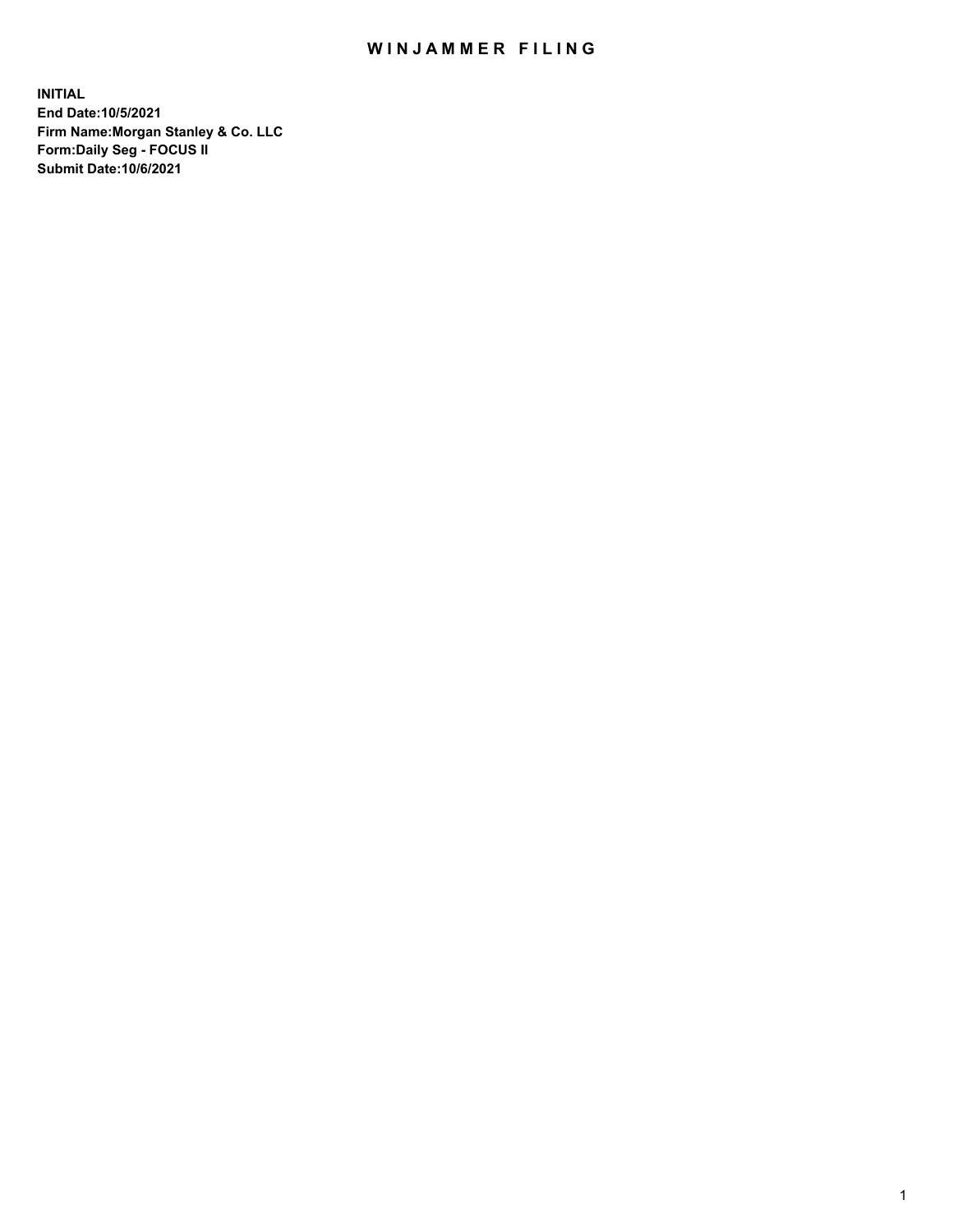**INITIAL End Date:10/5/2021 Firm Name:Morgan Stanley & Co. LLC Form:Daily Seg - FOCUS II Submit Date:10/6/2021 Daily Segregation - Cover Page**

| Name of Company                                                                                                                                                                                                                                                                                                                | <b>Morgan Stanley &amp; Co. LLC</b>                    |
|--------------------------------------------------------------------------------------------------------------------------------------------------------------------------------------------------------------------------------------------------------------------------------------------------------------------------------|--------------------------------------------------------|
| <b>Contact Name</b>                                                                                                                                                                                                                                                                                                            | <b>Ikram Shah</b>                                      |
| <b>Contact Phone Number</b>                                                                                                                                                                                                                                                                                                    | 212-276-0963                                           |
| <b>Contact Email Address</b>                                                                                                                                                                                                                                                                                                   | Ikram.shah@morganstanley.com                           |
| FCM's Customer Segregated Funds Residual Interest Target (choose one):<br>a. Minimum dollar amount: ; or<br>b. Minimum percentage of customer segregated funds required:% ; or<br>c. Dollar amount range between: and; or<br>d. Percentage range of customer segregated funds required between:% and%.                         | 235,000,000<br><u>0</u><br>0 Q<br>0 Q                  |
| FCM's Customer Secured Amount Funds Residual Interest Target (choose one):<br>a. Minimum dollar amount: ; or<br>b. Minimum percentage of customer secured funds required:% ; or<br>c. Dollar amount range between: and; or<br>d. Percentage range of customer secured funds required between: % and %.                         | 140,000,000<br><u>0</u><br><u>00</u><br>0 <sub>0</sub> |
| FCM's Cleared Swaps Customer Collateral Residual Interest Target (choose one):<br>a. Minimum dollar amount: ; or<br>b. Minimum percentage of cleared swaps customer collateral required:% ; or<br>c. Dollar amount range between: and; or<br>d. Percentage range of cleared swaps customer collateral required between:% and%. | 92,000,000<br><u>0</u><br>0 Q<br>00                    |

Attach supporting documents CH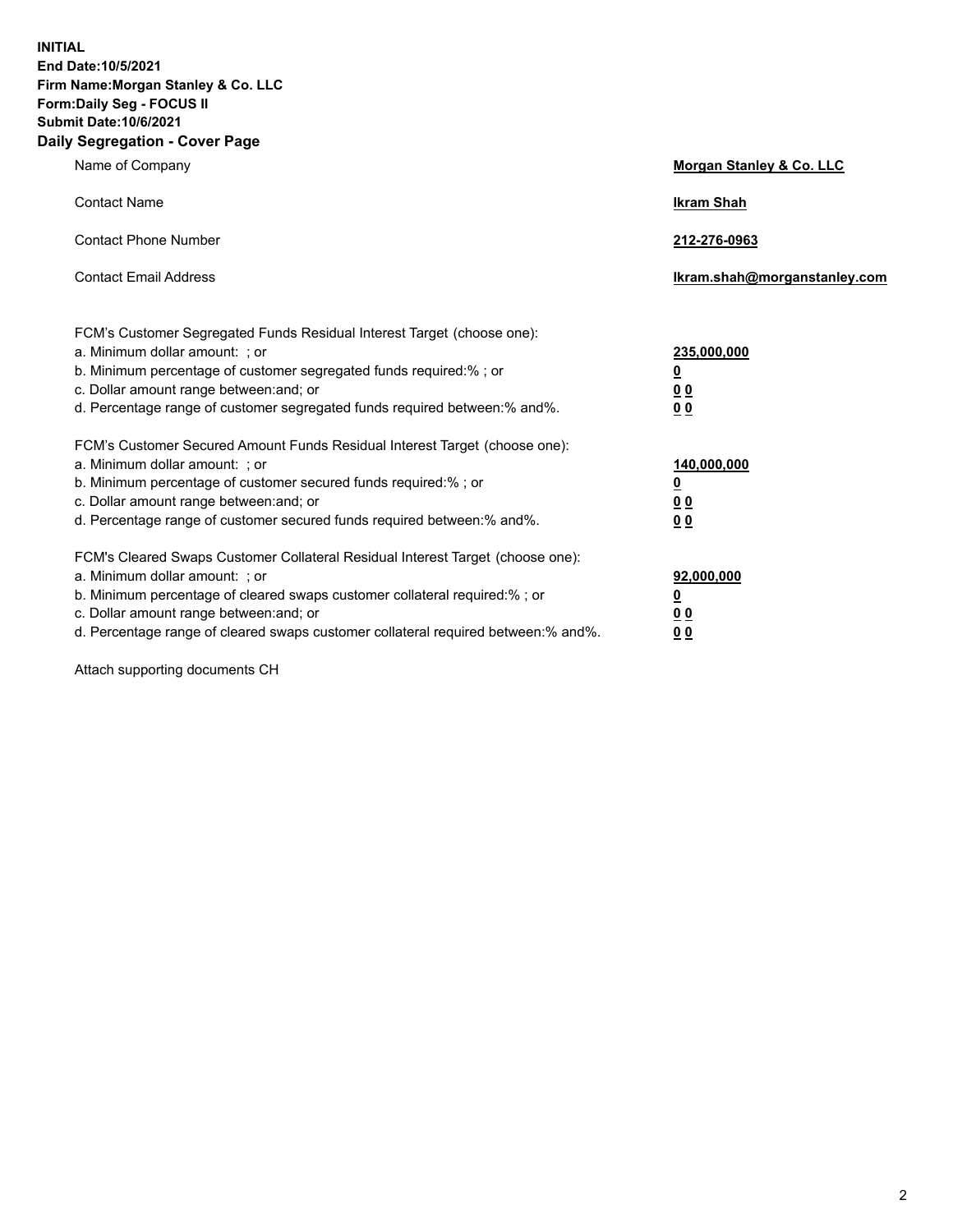## **INITIAL End Date:10/5/2021 Firm Name:Morgan Stanley & Co. LLC Form:Daily Seg - FOCUS II Submit Date:10/6/2021**

**Daily Segregation - Secured Amounts** Foreign Futures and Foreign Options Secured Amounts Amount required to be set aside pursuant to law, rule or regulation of a foreign government or a rule of a self-regulatory organization authorized thereunder 1. Net ledger balance - Foreign Futures and Foreign Option Trading - All Customers A. Cash **5,773,876,601** [7315] B. Securities (at market) **1,929,655,918** [7317] 2. Net unrealized profit (loss) in open futures contracts traded on a foreign board of trade **137,000,046** [7325] 3. Exchange traded options a. Market value of open option contracts purchased on a foreign board of trade **47,726,317** [7335] b. Market value of open contracts granted (sold) on a foreign board of trade **-24,764,885** [7337] 4. Net equity (deficit) (add lines 1. 2. and 3.) **7,863,493,997** [7345] 5. Account liquidating to a deficit and account with a debit balances - gross amount **48,221,575** [7351] Less: amount offset by customer owned securities **-46,144,381** [7352] **2,077,194** 6. Amount required to be set aside as the secured amount - Net Liquidating Equity Method (add lines 4 and 5) 7. Greater of amount required to be set aside pursuant to foreign jurisdiction (above) or line 6. FUNDS DEPOSITED IN SEPARATE REGULATION 30.7 ACCOUNTS 1. Cash in banks A. Banks located in the United States **628,263,535** [7500] B. Other banks qualified under Regulation 30.7 **254,776,093** [7520] **883,039,628** 2. Securities A. In safekeeping with banks located in the United States **499,202,626** [7540] B. In safekeeping with other banks qualified under Regulation 30.7 **62,106,272** [7560] **561,308,898** 3. Equities with registered futures commission merchants A. Cash **12,634,469** [7580] B. Securities **0** [7590] C. Unrealized gain (loss) on open futures contracts **-509,929** [7600] D. Value of long option contracts **0** [7610] E. Value of short option contracts **0** [7615] **12,124,540** [7620] 4. Amounts held by clearing organizations of foreign boards of trade A. Cash **0** [7640] B. Securities **0** [7650] C. Amount due to (from) clearing organization - daily variation **0** [7660] D. Value of long option contracts **0** [7670] E. Value of short option contracts **0** [7675] **0** [7680] 5. Amounts held by members of foreign boards of trade A. Cash **5,098,965,643** [7700]

- 
- 
- C. Unrealized gain (loss) on open futures contracts **137,509,974** [7720]
- D. Value of long option contracts **47,726,317** [7730]
- E. Value of short option contracts **-24,764,885** [7735] **6,627,784,070**
- 6. Amounts with other depositories designated by a foreign board of trade **0** [7760]
- 7. Segregated funds on hand **0** [7765]
- 8. Total funds in separate section 30.7 accounts **8,084,257,136** [7770]
- 9. Excess (deficiency) Set Aside for Secured Amount (subtract line 7 Secured Statement Page 1 from Line 8)
- 10. Management Target Amount for Excess funds in separate section 30.7 accounts **140,000,000** [7780]
- 11. Excess (deficiency) funds in separate 30.7 accounts over (under) Management Target **78,685,945** [7785]

**0** [7305]

[7354] **7,865,571,191** [7355]

**7,865,571,191** [7360]

[7530]

[7570]

 B. Securities **1,368,347,021** [7710] [7740] **218,685,945** [7380]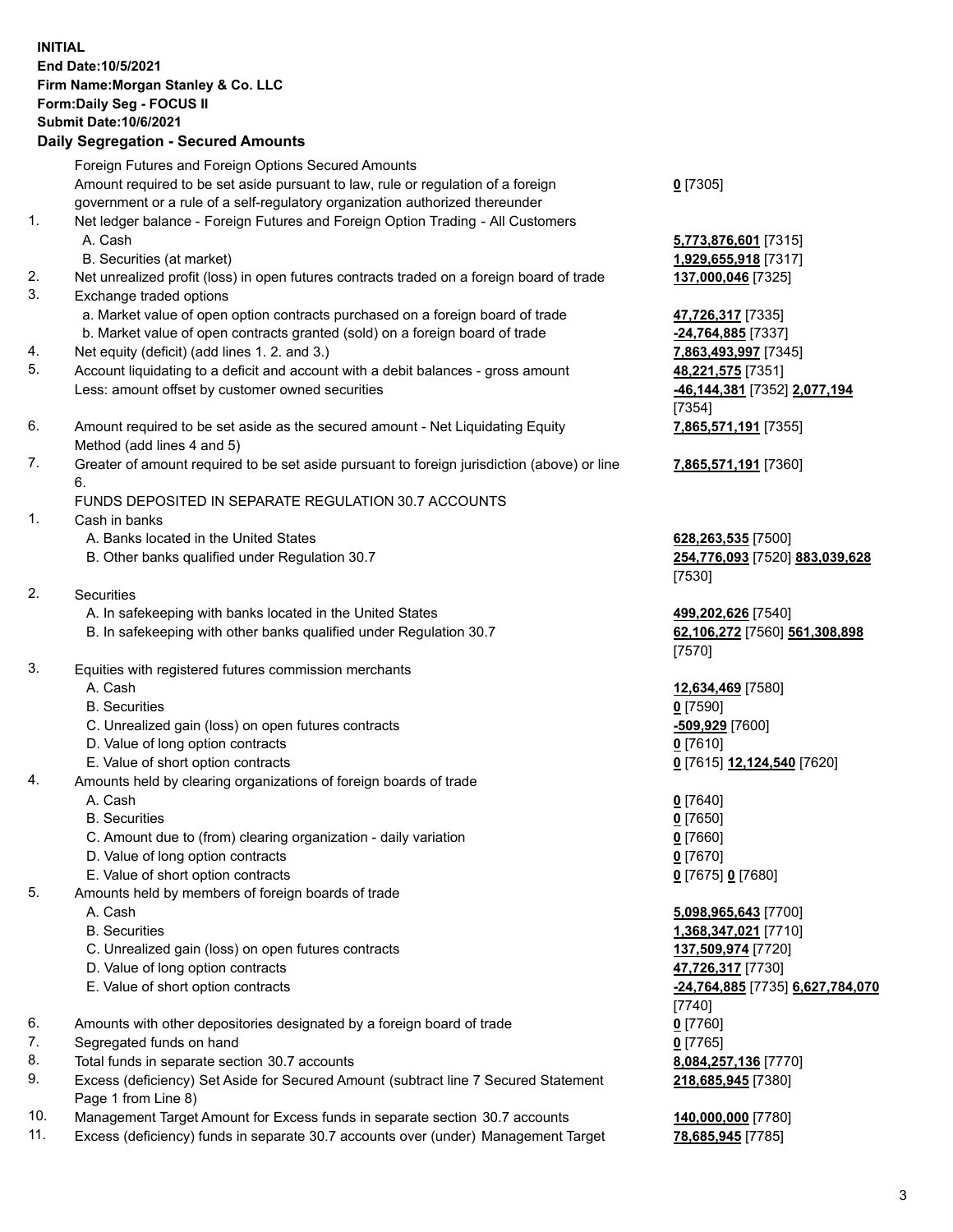**INITIAL End Date:10/5/2021 Firm Name:Morgan Stanley & Co. LLC Form:Daily Seg - FOCUS II Submit Date:10/6/2021 Daily Segregation - Segregation Statement** SEGREGATION REQUIREMENTS(Section 4d(2) of the CEAct) 1. Net ledger balance A. Cash **19,191,222,118** [7010] B. Securities (at market) **7,731,175,749** [7020] 2. Net unrealized profit (loss) in open futures contracts traded on a contract market **-1,306,899,864** [7030] 3. Exchange traded options A. Add market value of open option contracts purchased on a contract market **2,226,989,573** [7032] B. Deduct market value of open option contracts granted (sold) on a contract market **-1,858,721,398** [7033] 4. Net equity (deficit) (add lines 1, 2 and 3) **25,983,766,178** [7040] 5. Accounts liquidating to a deficit and accounts with debit balances - gross amount **532,581,440** [7045] Less: amount offset by customer securities **-530,963,665** [7047] **1,617,775** [7050] 6. Amount required to be segregated (add lines 4 and 5) **25,985,383,953** [7060] FUNDS IN SEGREGATED ACCOUNTS 7. Deposited in segregated funds bank accounts A. Cash **2,945,707,287** [7070] B. Securities representing investments of customers' funds (at market) **0** [7080] C. Securities held for particular customers or option customers in lieu of cash (at market) **3,225,881,025** [7090] 8. Margins on deposit with derivatives clearing organizations of contract markets A. Cash **15,425,164,730** [7100] B. Securities representing investments of customers' funds (at market) **0** [7110] C. Securities held for particular customers or option customers in lieu of cash (at market) **4,357,465,382** [7120] 9. Net settlement from (to) derivatives clearing organizations of contract markets **-109,347,281** [7130] 10. Exchange traded options A. Value of open long option contracts **2,226,989,573** [7132] B. Value of open short option contracts **and the set of our original contracts -1,858,721,398** [7133] 11. Net equities with other FCMs A. Net liquidating equity **9,832,304** [7140] B. Securities representing investments of customers' funds (at market) **0** [7160] C. Securities held for particular customers or option customers in lieu of cash (at market) **0** [7170] 12. Segregated funds on hand **147,829,342** [7150] 13. Total amount in segregation (add lines 7 through 12) **26,370,800,964** [7180] 14. Excess (deficiency) funds in segregation (subtract line 6 from line 13) **385,417,011** [7190] 15. Management Target Amount for Excess funds in segregation **235,000,000** [7194]

16. Excess (deficiency) funds in segregation over (under) Management Target Amount Excess

**150,417,011** [7198]